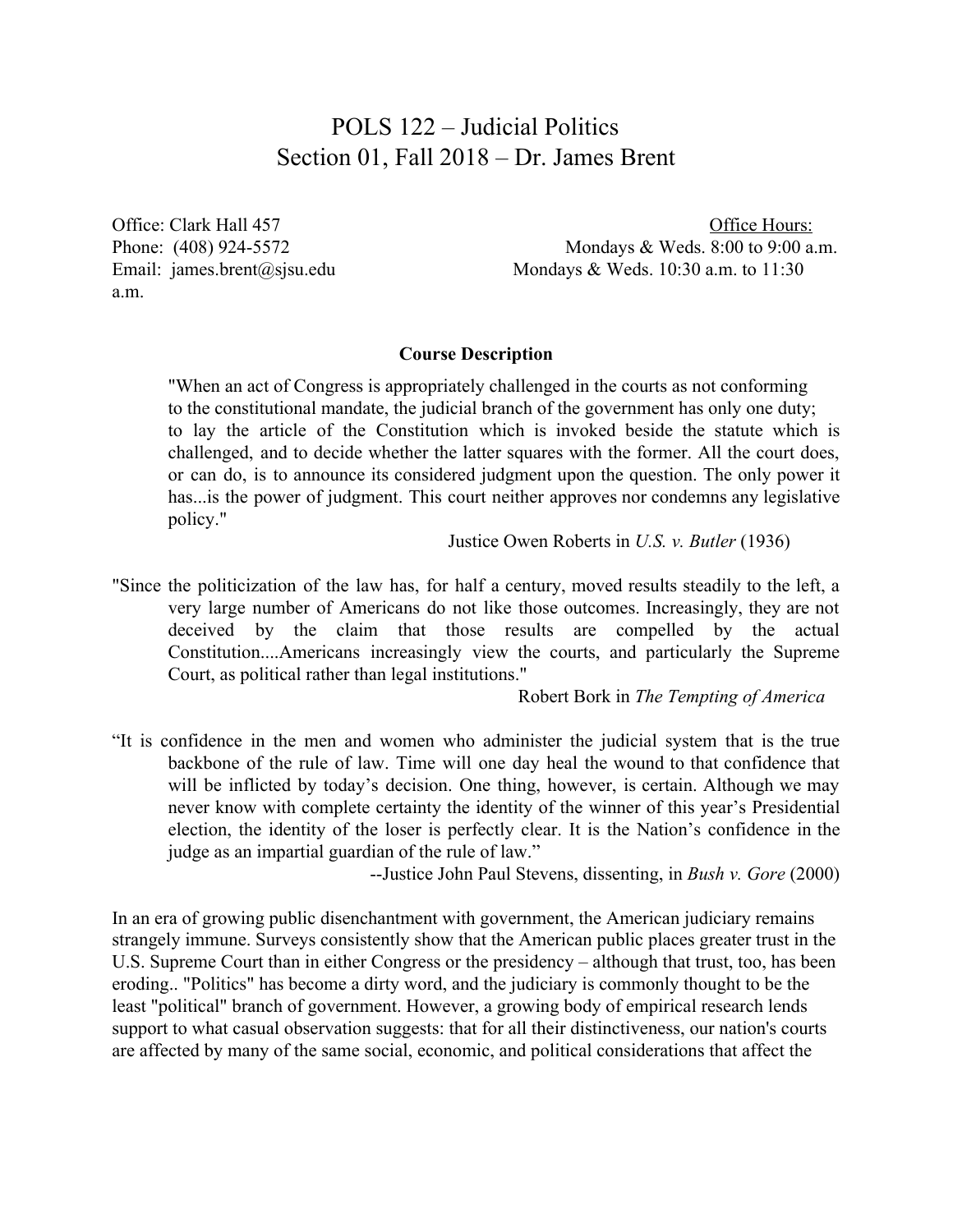other two branches of government. The myth of the court as "nonpolitical" was, of course, shattered by its actions during the 2000 presidential election.

In this course, we will study the judiciary as an inherently political institution, raising both empirical and normative issues. Empirically, we will attempt to shed light on the extralegal forces which condition the behavior of courts. These extralegal forces include things such as the intergovernmental relations, federalism, method of judicial selection, public opinion, interest groups, the press, attorneys, personal ideology and attitudes, among others. We shall highlight areas in which the judiciary behaves like the other branches of government, as well as its distinctive features. Normatively, we will consider how the results of our empirical examination inform the ongoing debate about the proper role of the judiciary in a democratic society. By the end of the semester, you will have the information base required to generate some ideas regarding this question: Given their political nature, to what extent should the courts be involved in the making of policy?

A warning to those who find constitutional law exciting: you won't find much of it here. In this course, we will not be overly concerned about what the courts have said that material is covered in PolS 121a, 121b, and 123. Rather, we will be more interested in why they have said what they have said. However, stripping the judiciary of its mystery is a rewarding task in its own right, and hopefully we will make it an exciting one as well.

### **Course Learning Objectives**

By the end of this course, you should be able to:

- Understand the nature of courts and the role of the judiciary in the American system of separation of powers, and how that role has evolved over time.
- Discuss the structure of the American judiciary, including judicial federalism and the different roles played by courts of original and appellate jurisdiction.
- Discuss the different methods for selecting judges and their consequences.
- Explain how the U.S. Supreme Court sets its agenda.
- Explain the procedure used by the Supreme Court for deciding cases on the merits, from oral argument to the announcement of a decision.
- Identify the legal and extra-legal influences on judicial voting behavior, including the influence of interest groups, small group dynamics, public opinion, personal biases, and structural rules on judicial decisions
- Discuss how judicial decisions are implemented or evaded and identify factors that enhance compliance.
- Understand the debate regarding the Supreme Court's capacity to make social policy.
- Identify leading historical and current Supreme Court justices

The exams will assess all of these learning objectives. The research paper will assess learning objectives 3, 6 and 9, while the e-portfolio will assess learning objectives 6 and 9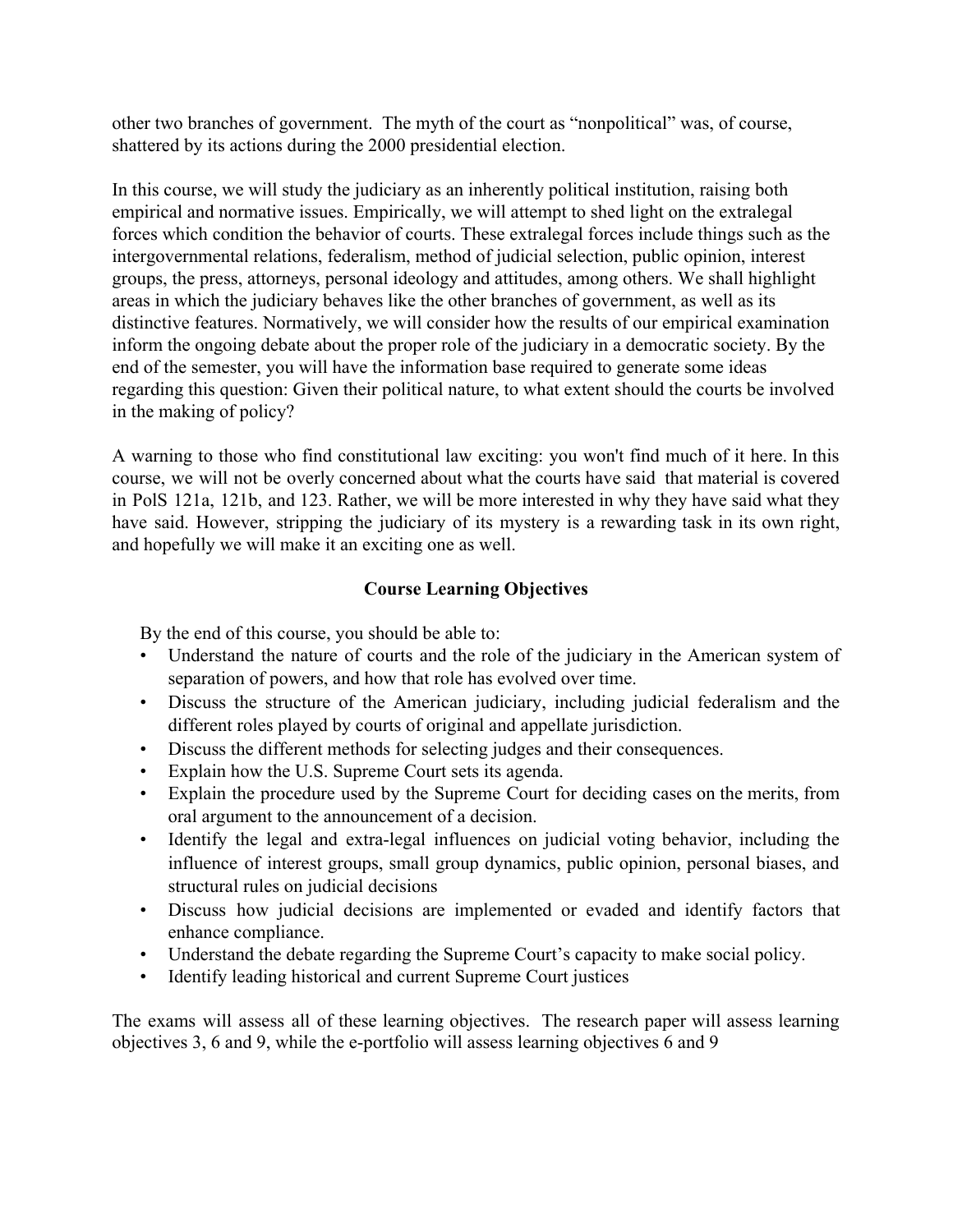### **CANVAS Course Web Page**

Course materials such as syllabus, handouts, notes, assignment instructions, etc. can be found on the Canvas learning management system course website. You are responsible for regularly checking with the messaging system through CANVAS to learn of any updates.

### **Succeeding in a Four-Unit Course**

At SJSU, students are expected to spend two hours outside of class for every one hour of class time. Because this is a **four-unit class**, you can expect to spend a minimum of eight hours per week in addition to time spent in class and on scheduled tutorials or activities. Careful time management will help you keep up with readings and assignments and enable you to be successful in all of your courses. In this class, one of the four units is an engagement unit, which consists of online quizzes, and data exercises. You are expected to spend 45 hours this semester (both to prepare for and to complete the work) to successfully complete this unit.

### **Required Texts/Readings**

Carp, Robert A., Ronald Stidham and Kenneth L. Manning. (2013). *Judicial Process in America* (9<sup>th</sup> edition). CQ Press: Washington DC. ISBN 978-1452226323

Dean, John W. (2002). *The Rehnquist Choice: The Untold Story of the Nixon Appointment that Redefined the Supreme Court.* New York: The Free Press. ISBN 978-0743233200

Toobin, Jeffrey. (2012). *The Oath: The Obama White House & the Supreme Court.* New York: Doubleday. ISBN 978-0307390714

#### **Course Requirements and Assignments**

**Tests** – The midterm and the final exam will be closed-book, closed-note exams. Students should bring a blank blue book to each exam. The exams will consist exclusively of essay and short-answer questions. There are no multiple choice questions. The final will stress material from the second half of the course, although it may ask you to refer to material from the first half of the course.

**Paper Assignment** – This discussed in more detail at the end of this syllabus.

**Participation** – Participation comprises 10% of your course grade. All students are expected to participate orally in class. I encourage participation because I believe that it aids in the learning process and makes class more interesting.

I do not take attendance, but if you do not attend regularly, you will be unable to participate and will thus lower your grade. This ought not be taken lightly -- while participation constitutes "only" 10% of your grade, if you earn no participation points, this means your final mark will be one full letter grade lower than if you had participated regularly.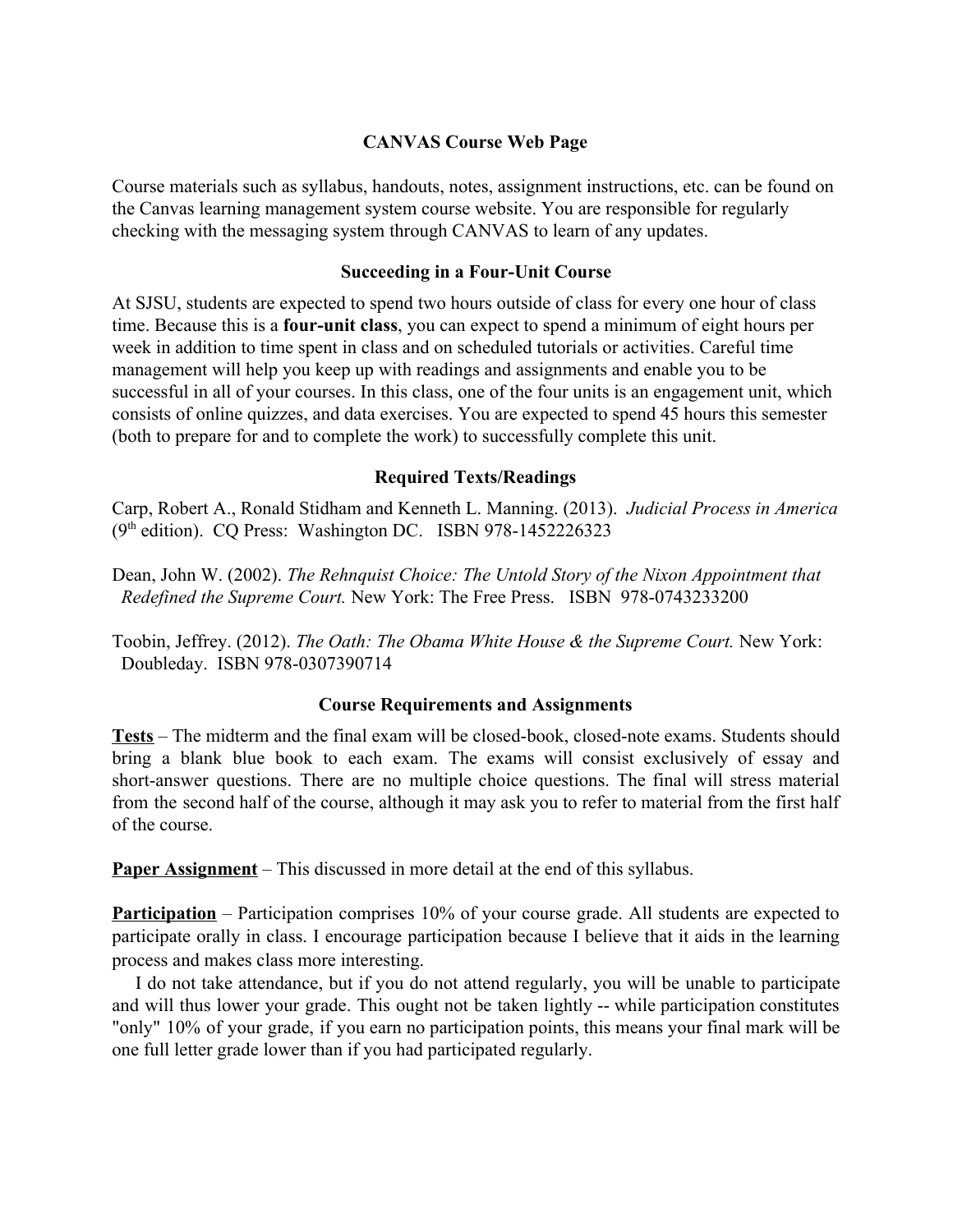Participation is the one component of your grade that is based on quantity rather than quality. I don't care whether you are the most brilliant student in class or the most dim-witted -- if you participate regularly, you will receive a good grade on your participation. Asking questions is just as legitimate as answering questions.

**Book Outlines** – We will be discussing *The Rehnquist Choice* and *The Oath* extensively in class. Prior to participation in these discussions, students will be required to write brief outlines of each chapter in each of the two books. Students who do not submit a paper cannot participate in the in-class discussion. Each outline is worth 5% of your grade.

NOTE that [University policy F69-24](http://www.sjsu.edu/senate/docs/F69-24.pdf) states that "Students should attend all meetings of their classes, not only because they are responsible for material discussed therein, but because active participation is frequently essential to insure maximum benefit for all members of the class. Attendance per se shall not be used as a criterion for grading."

### **Grading Policy**

| Midterm (Wednesday, October 10)           | 15% |     |
|-------------------------------------------|-----|-----|
| Final Exam (Wed., December 12, 7:15 a.m.) |     | 20% |
| Participation                             | 10% |     |
| Book Outlines (due dates TBA)             | 10% |     |
| Paper Outline (due October 31)            | 10% |     |
| Final Draft of Paper (due December 12)    | 20% |     |
| Eportfolio                                | 15% |     |

Final letter grades for the course will be assigned based on the following scale:

| $A = 93 - 100\%$ | $A = 90 - 92%$ | $B+ = 88-89%$   | $B = 83 - 87%$     |
|------------------|----------------|-----------------|--------------------|
| $B - 80 - 82%$   | $C+ = 78-79%$  | $C = 73 - 77\%$ | $C = 70 - 72%$     |
| $D+ = 68-69%$    | $D = 63 - 67%$ | $D - 60 - 62%$  | $F = 59\%$ or less |

### **Miscellaneous Policies**

**Makeup Exams** -- I will be the most willing to permit you to take a make-up exam when the following three conditions are met:

- 1) you notify me in advance
- 2) you have an acceptable excuse (usually something beyond your control)
- 3) you have written documentation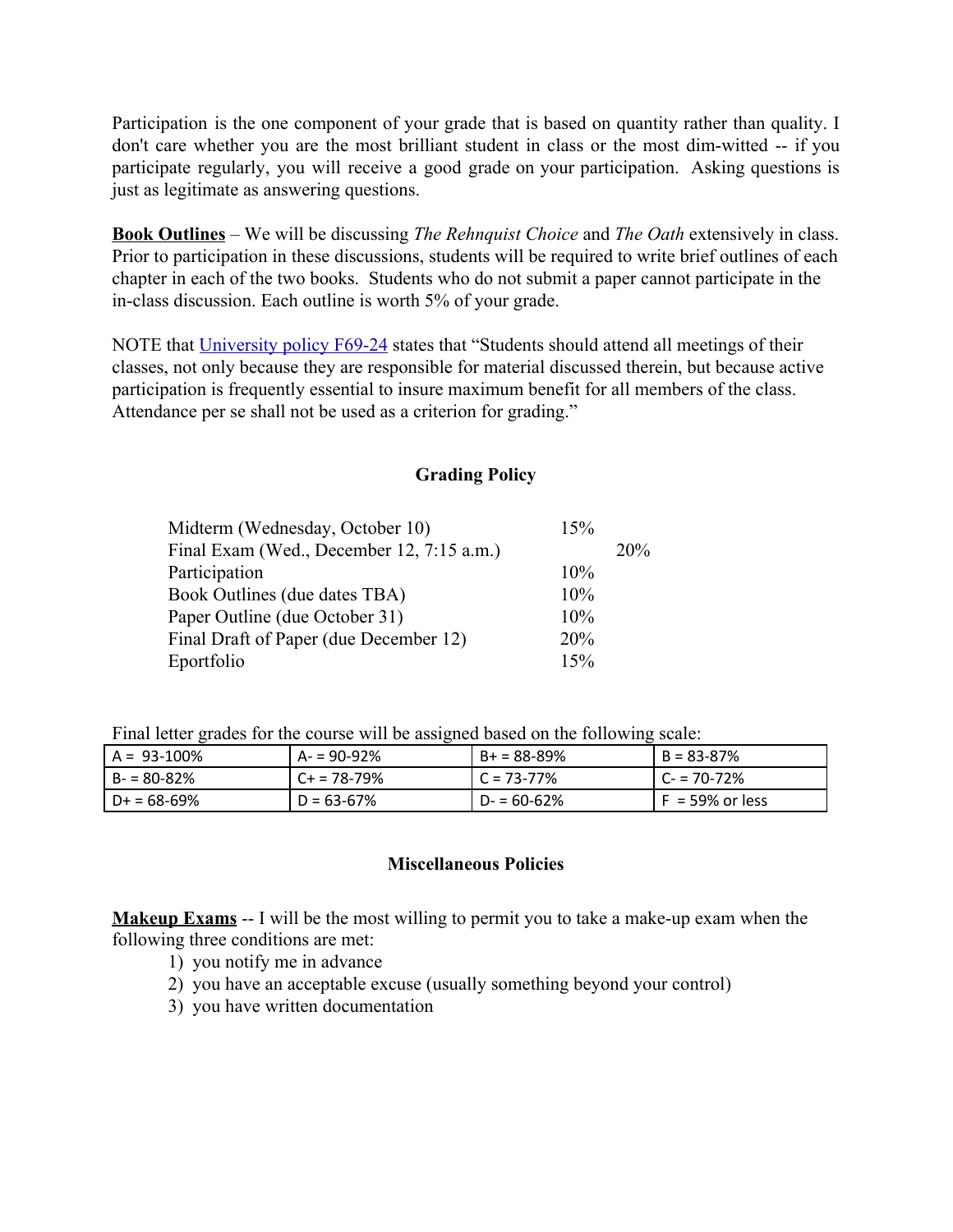Naturally, sometimes it will not be possible to meet these three conditions. Situations which do not do so will be judged by me on a case -by-case basis. I reserve the right to refuse to allow you to make up an exam (although I will usually try to accommodate you). I also reserve the right to make the make-up exam more difficult than the in-class exam.

If you miss an exam, you should approach me the next time you are in class and request a makeup. If approved, I will drop off a test at the Testing Center. You should call the Testing Center (924-5980) to arrange to take the exam.

**Late Papers** -- **I am more strict in enforcing penalties against late papers than missed exams**! The due date of the paper is not the *only* day that you may submit your paper. It is merely the *last* day that you may do so without incurring a penalty. Papers are due at the end of class period on the date due. All late papers, regardless of the excuse, will be penalized by one letter grade.

**Anonymity Policy** -- I like to grade all assignments anonymously. Therefore, you should omit your name on all assignments. Instead, you should only indicate the last four digits of your student ID number. Any assignment that contains your name will not be graded. It will be returned to you so that you may cross out your name and fill in the last four digits of your student ID number.

Note that "All students have the right, within a reasonable time, to know their academic scores, to review their grade-dependent work, and to be provided with explanations for the determination of their course grades." See [University Policy F13-1](http://www.sjsu.edu/senate/docs/F13-1.pdf) at http://www.sjsu.edu/senate/docs/F13-1.pdf for more details.

## University Policies

### Workload and Credit Hour Requirements

Success in this course is based on the expectation that students will spend, for each unit of credit, a minimum of 45 hours over the length of the course (normally 3 hours per unit per week with 1 of the hours used for lecture) for instruction or preparation/studying or course related activities including but not limited to internships, labs, clinical practica. Other course structures will have equivalent workload expectations as described in the syllabus.

### Other University Policies

Other important university policies can be found [by clicking here.](http://www.sjsu.edu/gup/syllabusinfo)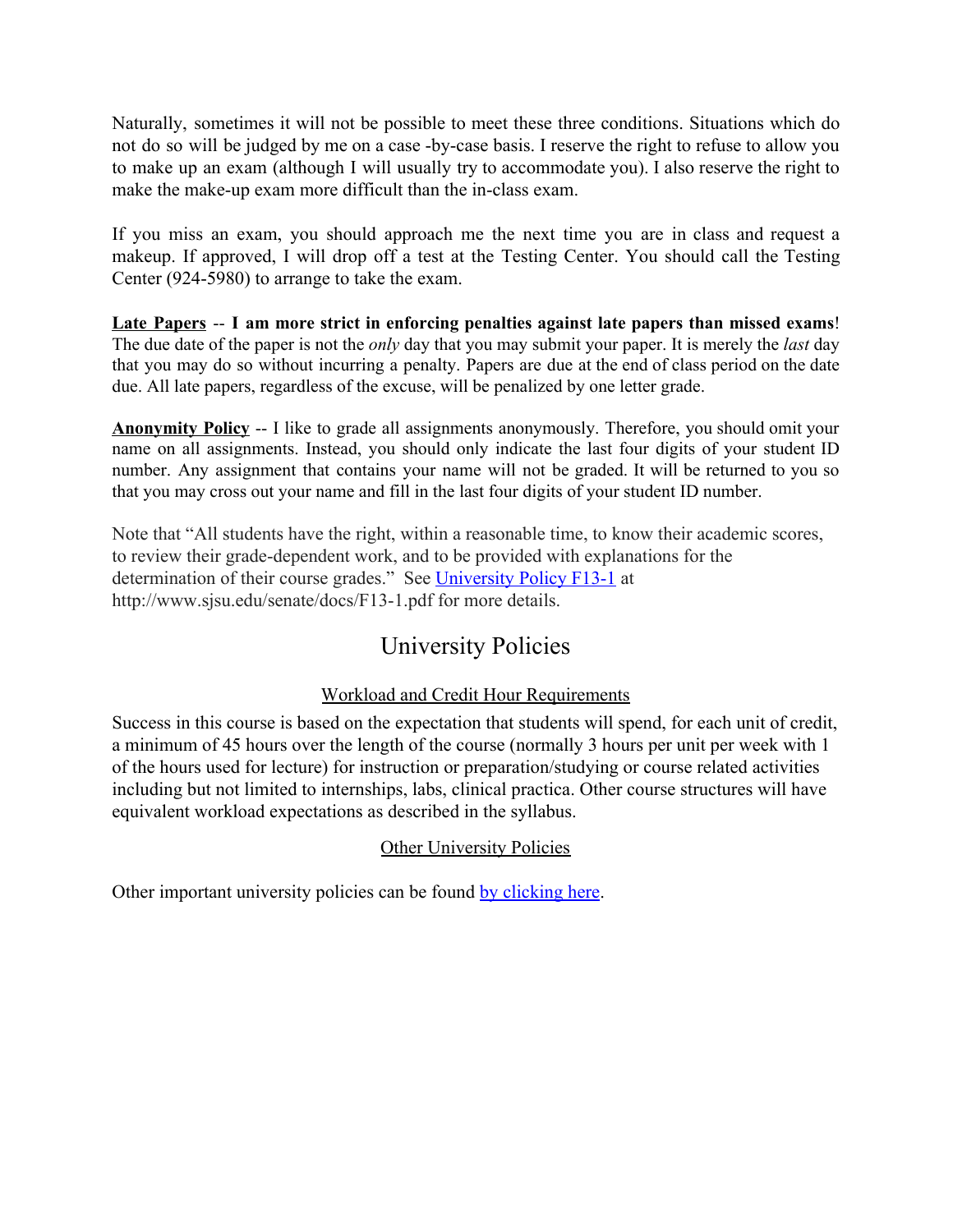## Course Topics and Readings

Note: All readings should be completed by the time we cover the corresponding topic in class.

I. Weeks 1 through 4 -- Background: Constitutional and Historic – **Carp, et al, Chapters 1, 2 and 4**

- A. The Nature of Courts and the American Judicial System
- B. The Constitutional Context
- C. Separation of Powers and the Judiciary
- D. The Structure of the American Judiciary
- II. Politics and Policymaking in Appellate Courts

A.Selection of Judges (Weeks 5 through 7)

- 1. Selection of State Judges **Carp et al, Chapter 5**
- 2. Selection of Federal Judges -- **Read** *all* **of Dean** ; **Carp, et al, Chapter 6 and 7**
- B. Judicial Agenda Setting (Weeks 8 and 9)
- C. Appellate Procedure **Carp et la, Chapter 13** (Weeks 10 through 12)

1. CASE STUDY: *Patterson v. McLean Credit Union* (1989)

 D. Political Influences on Judicial Behavior – **read** *all* **of Toobin;** (Week 13) Race, Gender, and other attributes Political Ideology Small Group Influences The Chief Justice's Role Public Opinion Interest Groups – **Carp et al, Chapter 8**

- IV. Week 14 -- The Impact of Judicial Decisions **Carp et al, Chapter 14**
	- A. Conditions for Compliance
	- B. The Courts and the Media
	- C. The Capacity of Courts to Make Social Policy **Carp et al, Chapter 15**

V. Week 15 -- The Proper Role of the Judiciary Revisited: Activism vs. Restraint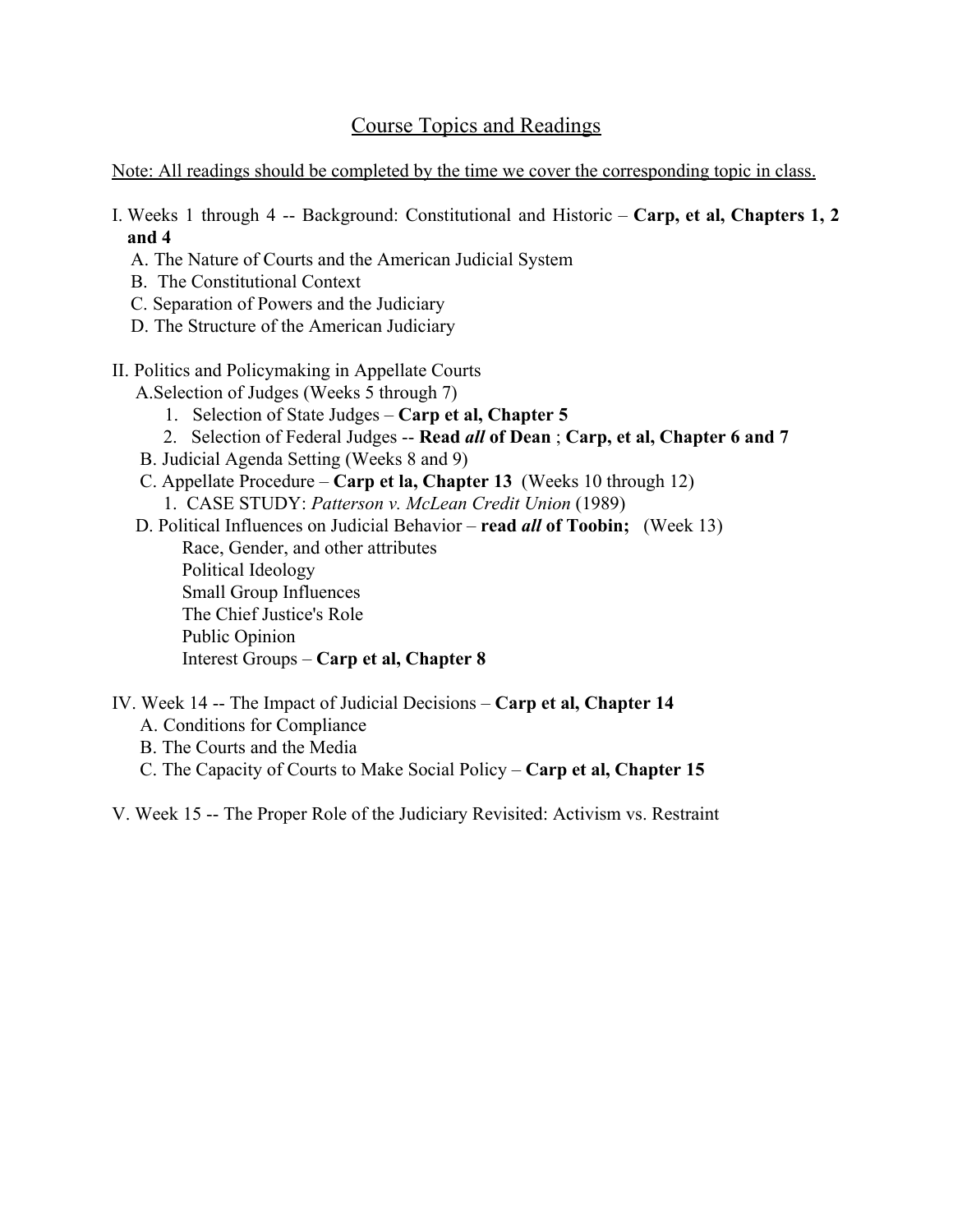## Paper Assignment

This semester will see the nomination of a new Supreme Court justice and the associated Senate hearings. Your paper assignment asks you to look back on the confirmation of a past justice and to discuss whether such hearings are useful.

For this paper, you should select any justice confirmed since 1987 (starting with Anthony Kennedy). For that justice, you should read the transcripts of their confirmation hearings and select two (2) issues that were discussed at some length. You should summarize what your justice had to say about both of those issues. You should then research your justice's voting record on the two issues that you've selected. The purpose is to discover whether the justice's actual voting behavior on the Court was consistent with what they said during their confirmation hearings. Then, based on that analysis, you should discuss whether confirmation hearings are useful or not.

### Stage 1: The Outline  $& Bibliography$  (due October 31)

You should provide me with a one-page outline (in outline format) detailing as specifically as possible what your final draft will contain. The more specific it is (in terms of actual cases you might reference, etc.), the better feedback I will be able to offer you, and the higher your grade will be. In addition, you should include a bibliography of at least 15 sources that would be appropriate to use in constructing your paper, at least 5 of which should be law review articles. [Please note that you do not have to actually use all or any of these sources in your final draft.]

### Stage 2: Final Draft (due December 12)

The first draft should be complete -- it should contain the full text of your paper, with proper attribution, grammar, and spelling. You should pretend as though this were the final draft of your paper. This paper should be a minimum of 10 typed, double-spaced pages long, not including the works cited and title pages. This draft should incorporate, to the extent you deem appropriate, the comments made on your outline and bibliography.

### How Both Drafts Will Be Graded

Both drafts will be graded on the following criteria, in decreasing order of importance:

- 1. The Depth and Completeness of Your Analysis This is an analytical paper. Therefore, it should be more than a mere recounting of facts (although it will certainly contain facts, as well). You should make an effort to make comparisons, draw contrasts, spot trends, or otherwise interpret the information that you find.
- 2. Spelling and Grammar Papers with extensive spelling and grammatical errors are less credible and will receive a lower grade.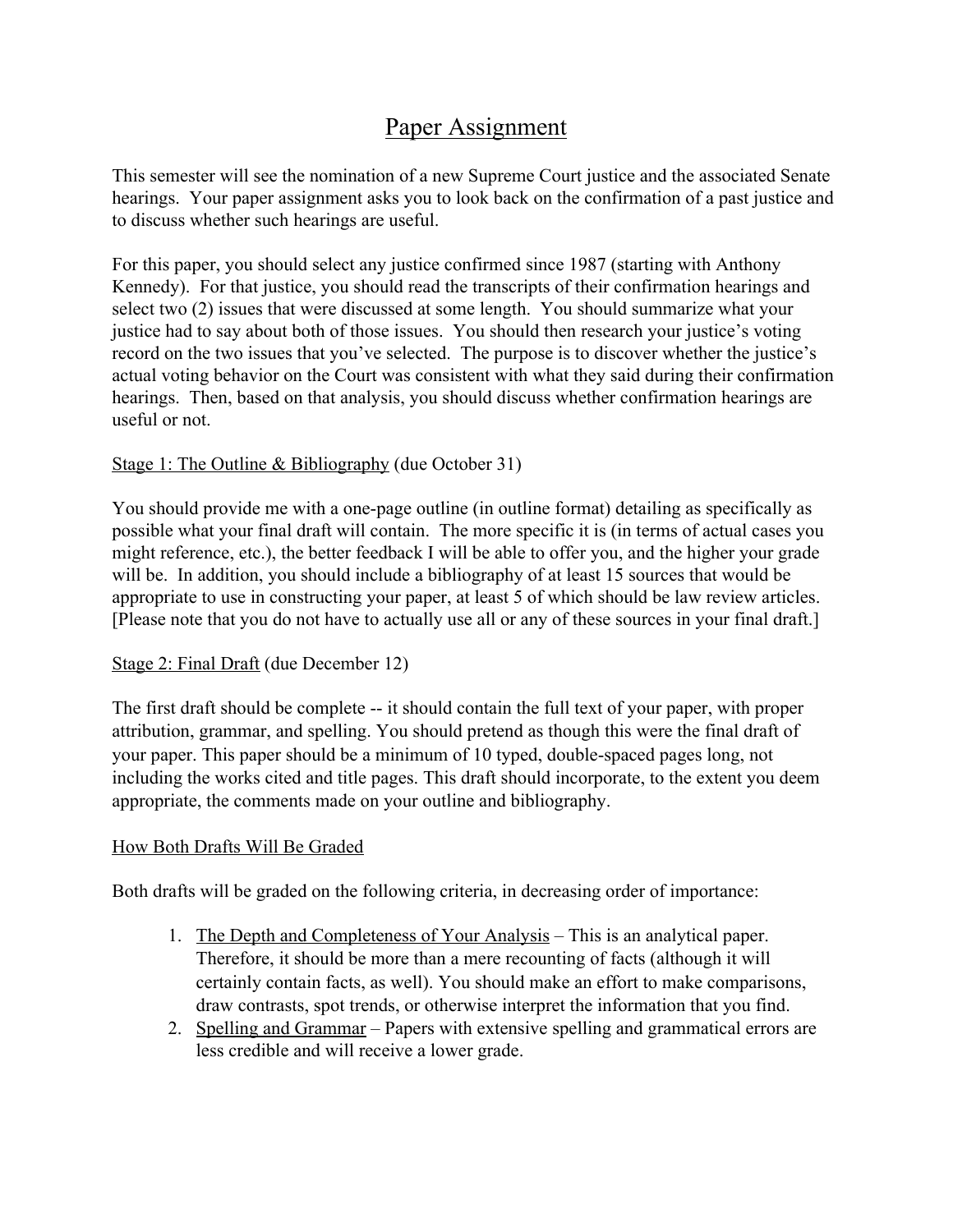- 3. Attribution In an academic paper, you must both provide a bibliography and cite your sources *within the text of the paper itself*. Papers lacking proper attribution will either receive a lower grade or will be returned to the student without grading for revisions.
- 4. Amount of Effort Expended Although the quality of a paper is not synonymous with the length of the paper or the number of sources used, the two are closely related. Longer papers, and papers with a greater number of sources, are likely to be more complex and better supported than shorter papers with fewer sources. Therefore, if you only do the minimum that is required, your grade will probably reflect that fact.
- 5. The Use of High-Quality Sources— some academic sources should be used in a substantial way to support your paper
- 6. Imagination, Insight, Originality, and Other "Intangibles" Finally, the best papers will display certain intangible qualities such as those listed here.
- 7. Avoidance of Plagiarism— All papers will be submitted to turnitin.com and should therefore avoid plagiarism at all costs.